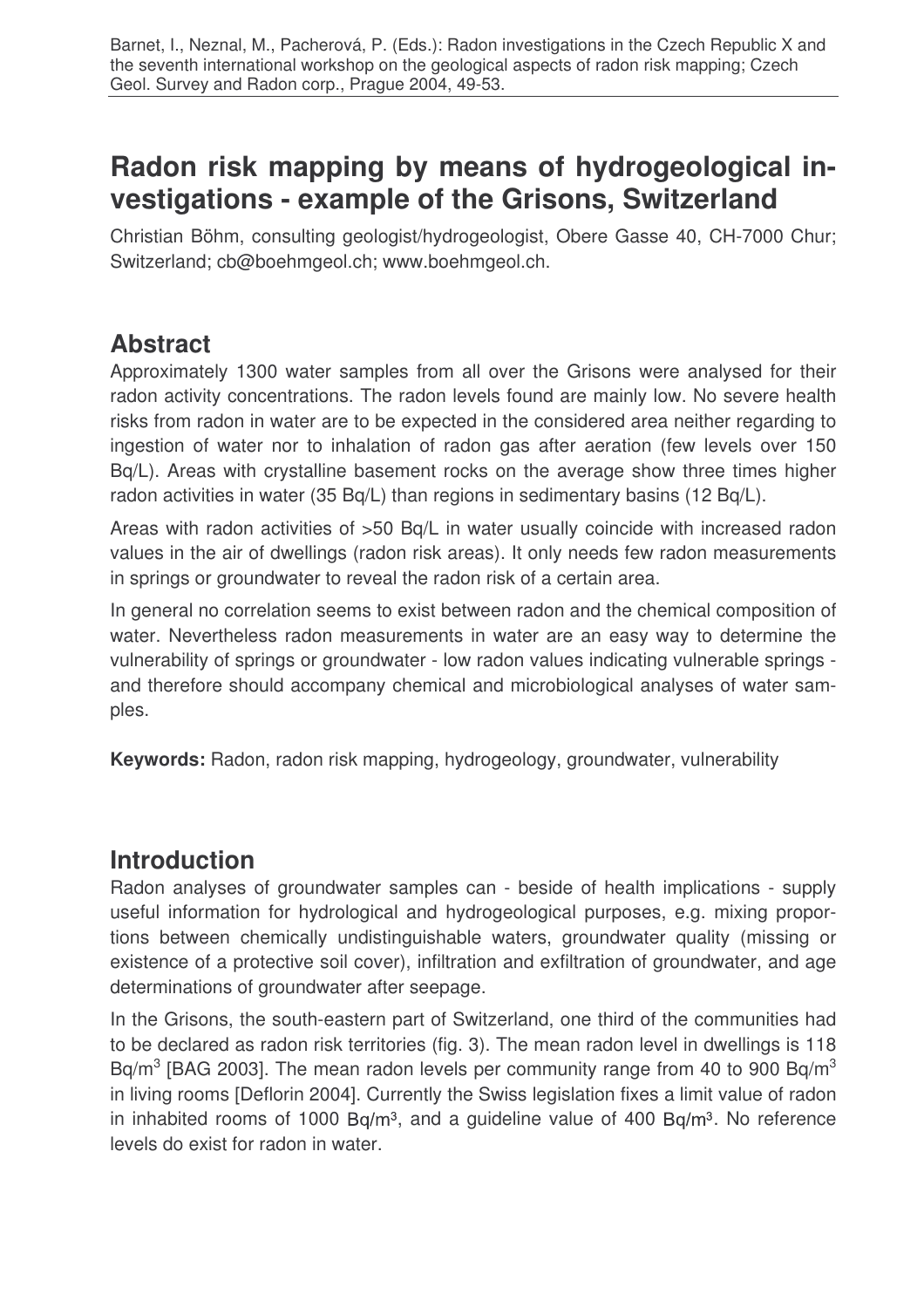During the last years in the Grisons some 1300 water samples were analysed for radon by the author [Boehm 2002]. After aeration of the water samples the analyses were mainly done by alpha spectrometry, by a solid state alpha detector (Niton Rad7). There are three main kinds of water samples investigated: springs, pumped groundwater and public water supplies.

### **Results**

As an effect of degassing *streams and lakes* contain very little radon (in general <1 Bq/L). The measured radon levels in *public water supplies* range from 1 to 130 Bq/L. Even the highest of these values are normally considered not to be hazardous. Following the 1:10'000-rule [Nazaroff et al. 1988] degassing of water with 100 Bq/L of radon is giving rise to an additional radon activity concentration of 10 Bq/m<sup>3</sup> in dwellings. Only persons working in some water supply plants could eventually be exposed to a considerable radon risk. For the measured radon activities the risk of stomach cancer is also neglectable [www.epa.gov].

The radon activities measured in *springs and groundwater* range from <1 to 741 Bq/L. The two highest radon values ever measured in the Grisons and in the whole of Switzerland belong to the historic radon source of Disentis (715 Bq/L), where the underground consists of the granitic rocks of the Aar massif, and a newly found spring in Valchava/Val Müstair (the very eastern part of the Grisons) with radon values of up to 741 Bq/L and a Verrucano (volcaniclastic) underground. Elevated radon values can be found all over the region, and are bound to a reasonably good permeability of the underground, and to a certain age of the water. Groundwater in medium permeable soils  $(1*10<sup>-4</sup>$  to  $1*10<sup>-3</sup>$  m/s) show the highest radon activities, while an adsorption of radon to organic materials could take place at lower permeability. At a higher permeability and convective flow conditions the contact area between soil grains and water is too small to allow the build-up of higher radon levels [Boehm 2002].



**Figure 1:** Radon in water samples of the Grisons; individual values.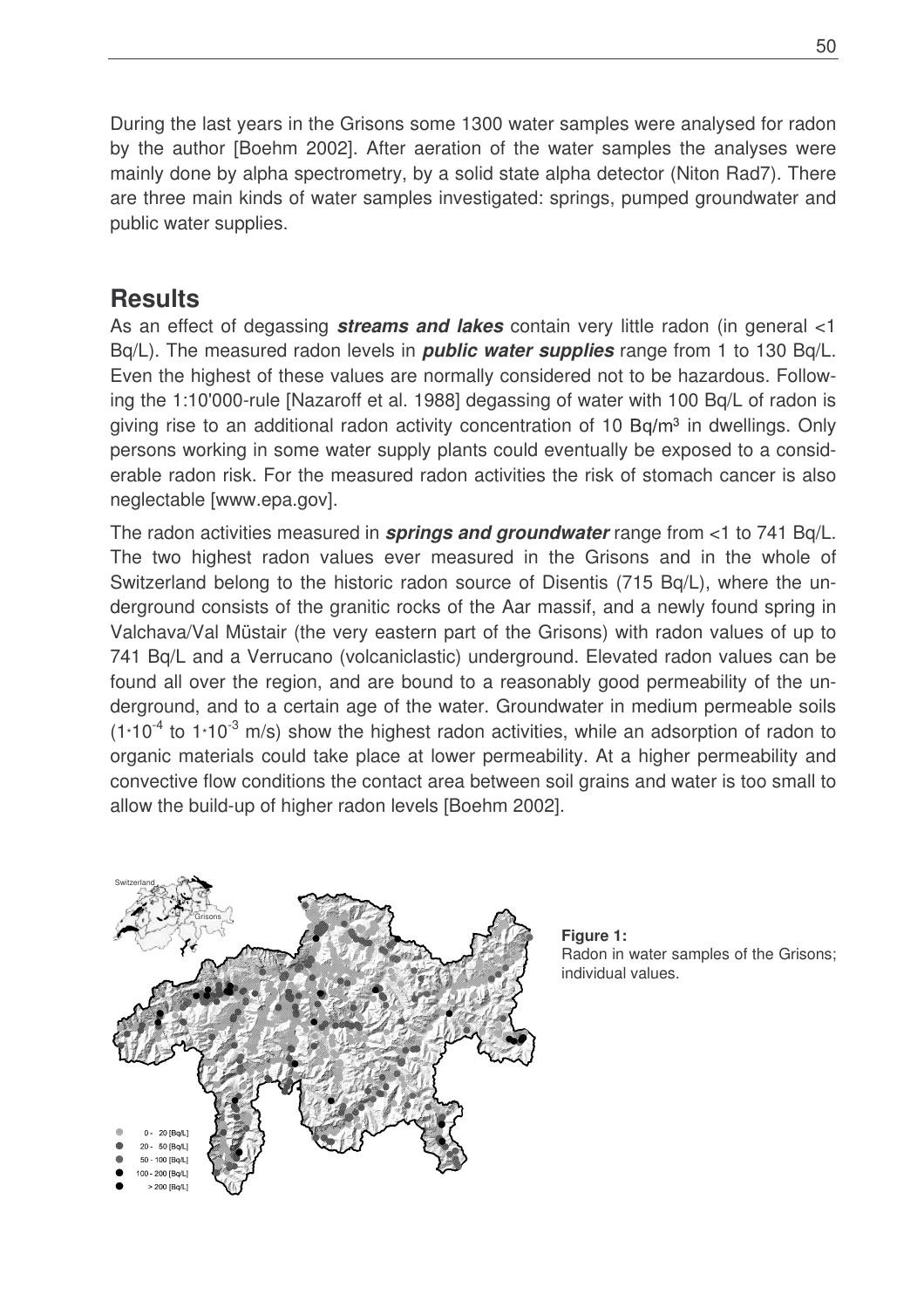There are distinct differences between samples of sedimentary and crystalline areas. In general samples out of sedimentary basins contain three times less radon than those of the crystalline (table 1 and figure 2).

| <b>Table 1:</b> Avoluge of Tagon in Water Samples (antimiens mean and mealur<br>Water samples from the Grisons/CH | mean radon<br>level [Bq/L] | median radon<br>level [Bq/L] | number of<br>samples |
|-------------------------------------------------------------------------------------------------------------------|----------------------------|------------------------------|----------------------|
| Springs - sedimentary                                                                                             | 11.2                       | 6.5                          | (465)                |
| Springs - crystalline                                                                                             | 36.2                       | 18.0                         | (250)                |
| Total of springs                                                                                                  | 19.9                       | 8.3                          | (715)                |
| Groundwater - sedimentary                                                                                         | 20.3                       | 17.1                         | (107)                |
| Groundwater - crystalline                                                                                         | 57.8                       | 40.5                         | (68)                 |
| Total of groundwaters                                                                                             | 34.9                       | 22.6                         | (175)                |
| <b>Streams and lakes</b>                                                                                          | 2.2                        | 0.5                          | (6)                  |
| Water supplies - sedimentary                                                                                      | 6.6                        | 4.2                          | (104)                |
| Water supplies - crystalline                                                                                      | 17.0                       | 8.0                          | (95)                 |
| Total of water supplies                                                                                           | 11.6                       | 5.4                          | (199)                |
| Total for sedimentary basins                                                                                      | 11.9                       | 6.9                          | (677)                |
| Total for crystalline                                                                                             | 35.0                       | 17.9                         | (418)                |
| Grand total                                                                                                       | 20.7                       | 9.1                          | (1095)               |

**Table 1:** Average of radon in water samples (arithmetic mean and median)

The comparison of figures 2 (geology), 3 (official radon risk map), and 4 (radon risk deduced by measurements of water samples) shows quite a good correspondence of the three parameters.

The highest radon values in groundwater mainly occure in crystalline regions and especially at places where the bedrock is formed of granitic rocks, orthogenic gneisses or volcanic/volcaniclastic rocks, rock types that are known to be rich in uranium, the source of radium and radon.

Pumped groundwater is showing radon activities that are about 75 % higher than for springs. This can be explained by the fact that spring water is often superficial and subject to degassing or in contact to radon poor soil gas, while groundwater is in contact with soil gas enriched in radon.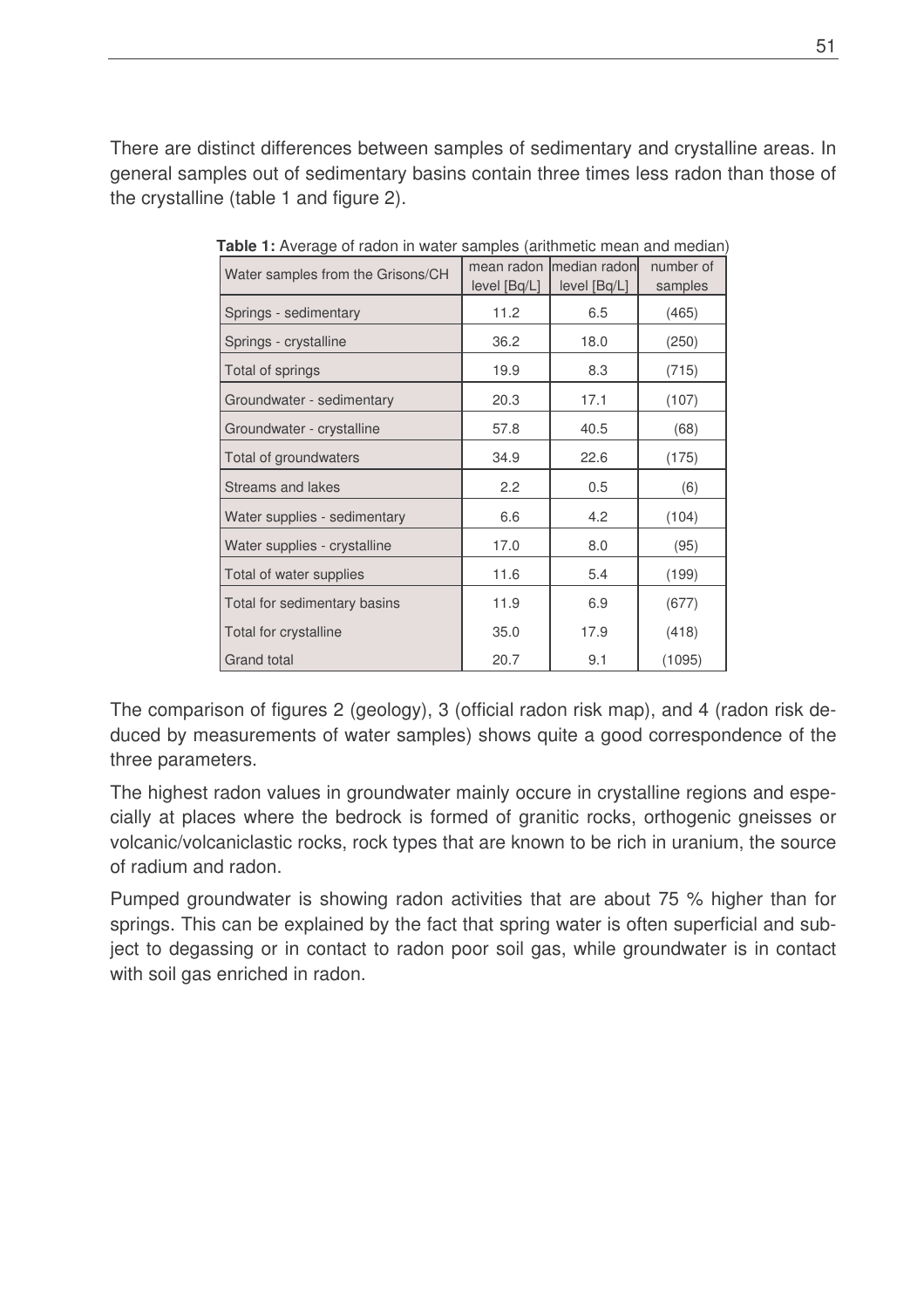

#### **Figure 2:**

Tectonic sketch map of the Grisons Dark grey: crystalline units Light grey: sedimentary units

- 1: Aar and Gotthard massifs
- 2: Helvetic realm
- 3: Penninic realm: sedimentary rocks
- 4: Eastern alpine realm: crystalline
- 5: Penninic realm: sedimentary rocks 6: Penninic realm: crystalline nappe cores
- 7: Bergell intrusion
- 8/9: Eastern alpine: crystalline nappes
- 10: Eastern alpine: sedimentary



#### **Figure 3:** Radon risk areas (dark grey) in the Grisons [BAG 2003]



#### **Figure 4:**

Radon measurements in water and resulting radon prone areas in the Grisons; highest detected value per community.

Dark grey: >50 Bq/L high radon risk Medium: 30 - 50 Bq/L Light grey: < 30 Bq/L low radon risk

Radon activities of groundwater samples reflect quite well the radon-prone areas (compare figures 3 and 4). Values >50 Bq/L are a strong hint for a radon risk area [Surbeck 1995]. Activity concentrations between 30 and 50 Bq/L ask for further interpretation.